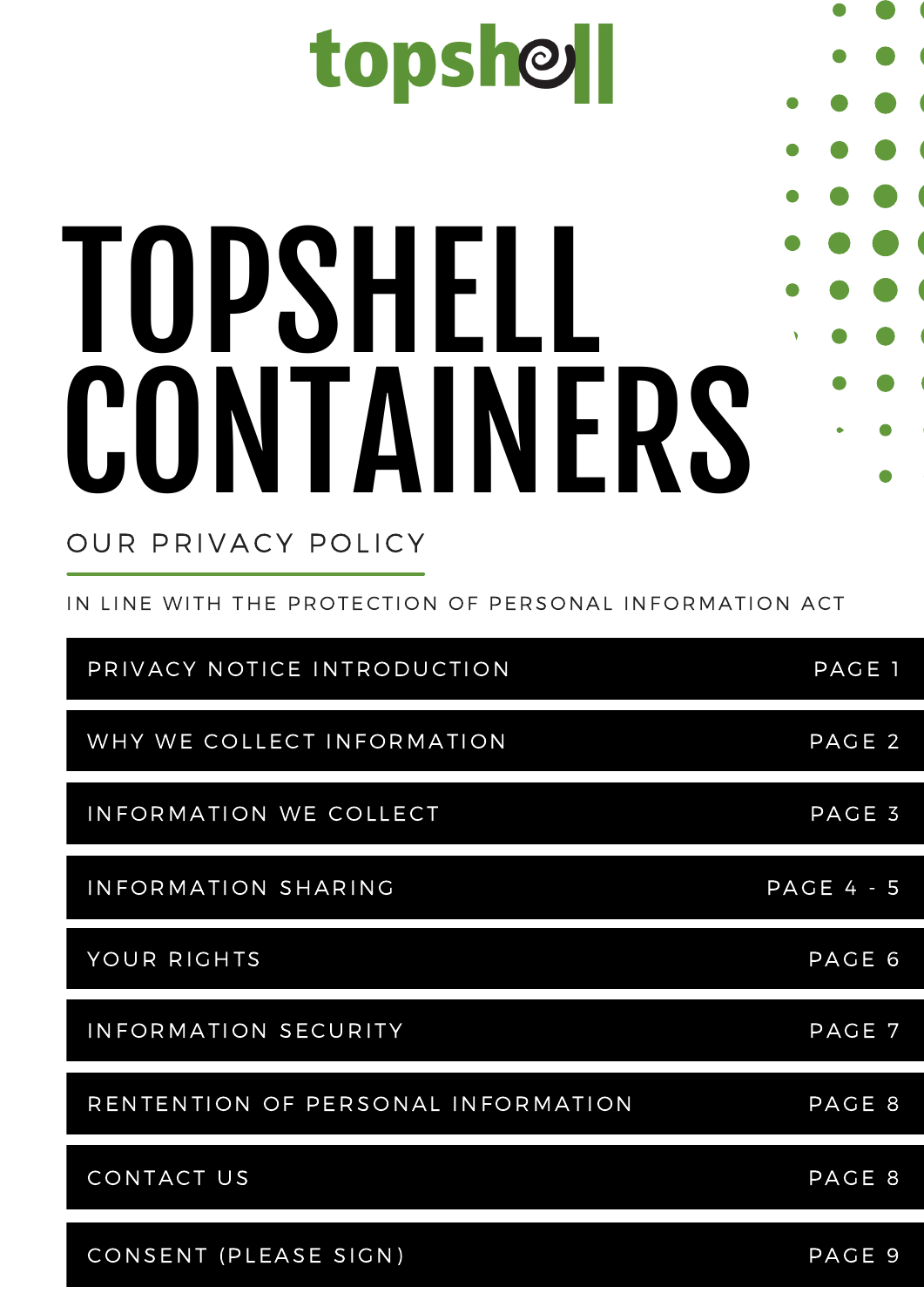## topshell

### PRIVACY POLICY

#### TOPSHELL (PTY) LTD. GAUTENG

59 NEW RD **GLEN AUSTIN AH** MIDR AND 1685

#### INTRODUCTION

Topshell (PTY) Ltd. must collect certain personal information to enable us to offer and continue our service.

It is a requirement of the Protection of Personal Information Act that we inform you, our valued client, of certain aspects concerning information collection.

Please read this notice carefully and make sure you understand which information, why and how we must handle the information.

We strive to secure and protect your personal information to the best of our ability.

By providing us with your Personal Information, you agree to this Policy and authorise us to process such information. as set out herein and you authorise Topshell (PTY) Ltd. and associated entities or third parties (where applicable) for the purposes set out herein.



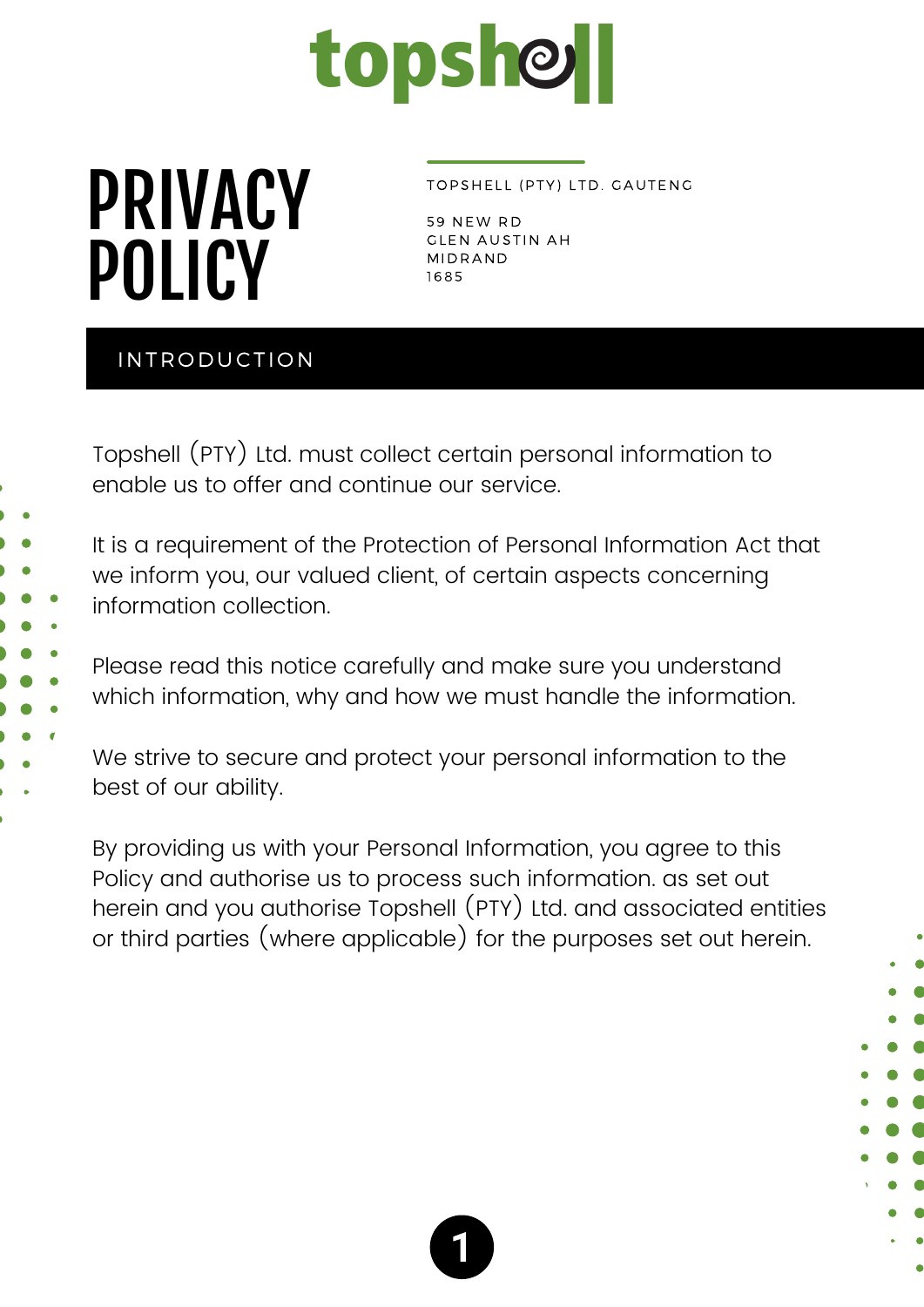

TOPSHELL (PTY) LTD. GAUTENG

59 NEW RD **GLEN AUSTIN AH** MIDR AND 1685

#### WE COLLECT INFORMATION FOR THE FOLLOWING PURPOSE:

The information we collect is for the sole purpose of offering you the service or product you approached us for.

This will be used to communicate with you and give you recommendations or proposals on what we can offer; once accepted, the information will be used to meet our obligations in terms of our service agreement.

Information given will be voluntary for us to fulfill your instructions, except where required in terms of legislation for us to meet our requirements.

Where information that is supplied to us is incorrect, false, misleading, inaccurate, or not supplied at all, it may lead to less than beneficial advice, incorrect actions taken, the suspension of services or even legal consequences for which we will not be liable.

We can only act on information received.

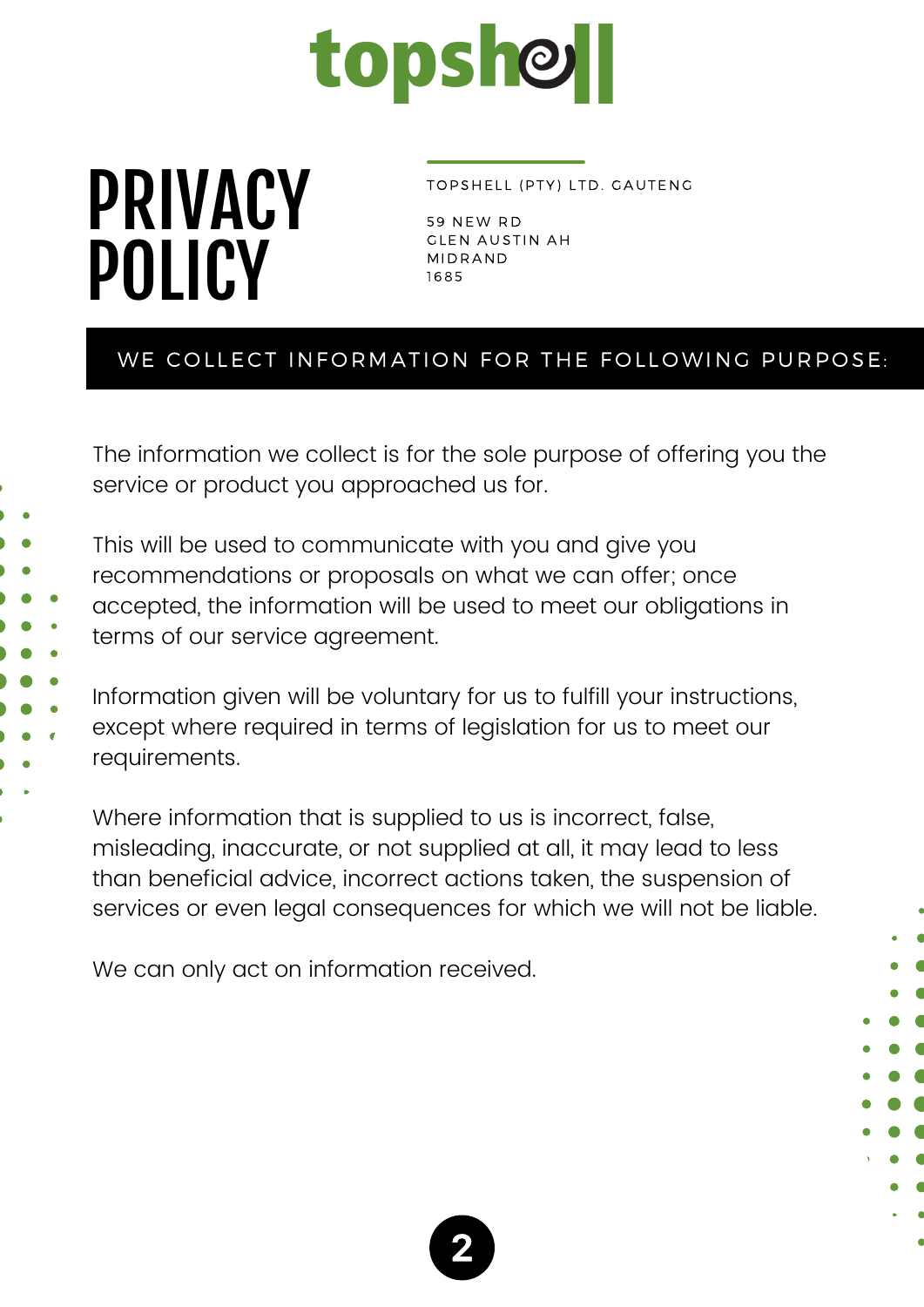

#### TOPSHELL (PTY) LTD. GAUTENG

59 NEW RD **GLEN AUSTIN AH** MIDR AND 1685

#### INFORMATION WE WILL/CAN REQUEST:

1.1 We collect information through information received from you on request, through application forms completed, e-mail requests, other written requests or by phone.

1.2 Personal details such as full names, title, contact details, email address, physical and postal address, identification number, SARS number, company name, legal entities' registration numbers, directors, shareholders, members, trustees, beneficiaries, etc.

1.3 Financial information needed to give advice.

1.4 Information of employees.

1.5 Information collected online and kept in association with account.

1.6 Information gathered when using a website, such as IP address.

1.7 Other information that you provide to us when you make use of our services or products.

1.8 Where information is required from children (under 18's) the competent guardian or parent consents that we may gather the information as detailed above from the children.

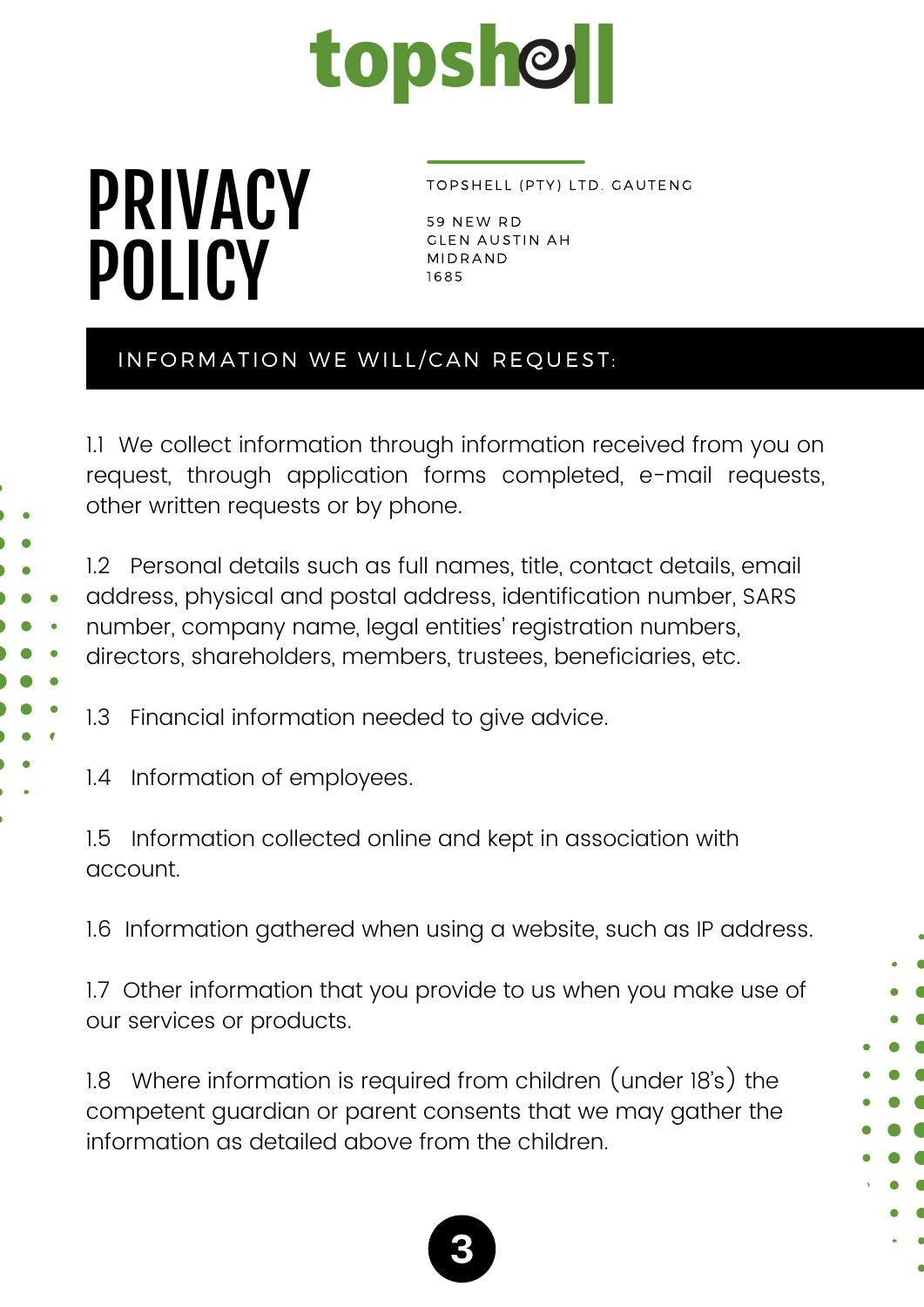

TOPSHELL (PTY) LTD. GAUTENG

59 NEW RD **GLEN AUSTIN AH** MIDR AND 1685

#### INFORMATION SHARING OR TRANSFER TO 3RD PARTIES:

In general, we do not share your Personal Information with third parties (other than service providers acting on our behalf) unless we have a lawful basis for doing so.

Where information is shared across borders, it will only be done where necessary to fulfill our service and to countries that have similar or better safeguards, security, and protection in place for personal information.

Where information is shared or transferred in South Africa, it will only be done where an agreement is in place between the parties to ensure that the protection of information is similar to ours or where it is part of the service to submit to a Regulator or Authority on your behalf (the client) without said agreement.

Where practical or to make it easier for the client we may procure or provide information from/to third parties. These may include:

2.1 Online platforms/online software to enter and process your information for business management services. We also have agreements in place to ensure that they comply with the privacy requirements as required by the Act.

2.2 Where we have a duty or a right to disclose in terms of legislation, regulations, or industry codes.

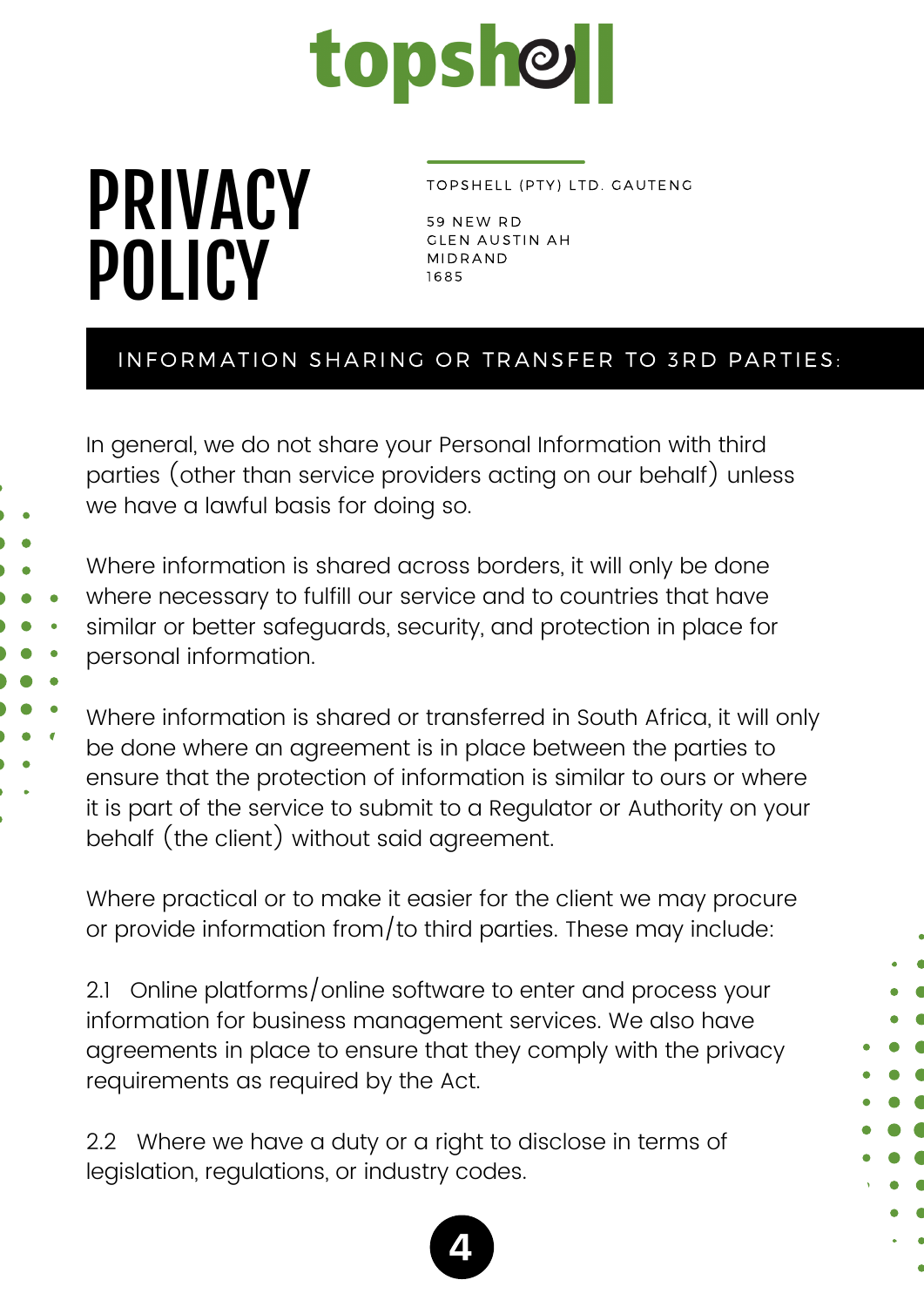

#### TOPSHELL (PTY) LTD. GAUTENG

59 NEW RD GLEN AUSTIN AH MIDR AND 1685

#### INFORMATION SHARING OR TRANSFER TO 3RD PARTIES:

2.3 When explicitly requested by you.

2.4 With Professional Advisers.

2.5 To law enforcement, regulatory and other government agencies and to professional bodies, as required by and/or in accordance with applicable law or regulation.

2.6 Where we believe it is necessary to protect our rights.

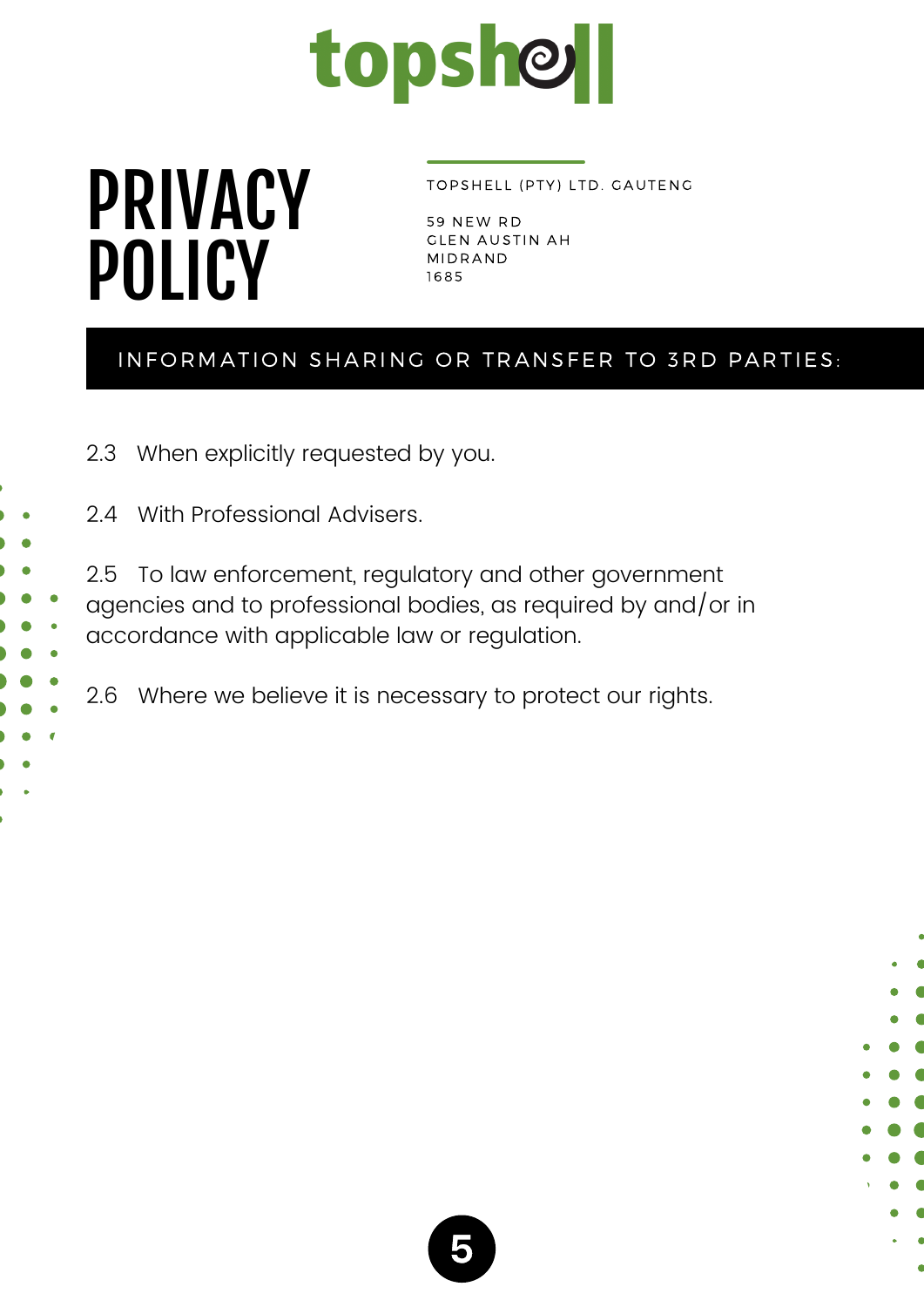

#### TOPSHELL (PTY) LTD. GAUTENG

59 NEW RD GLEN AUSTIN AH MIDR AND 1685

#### YOU, THE CLIENT, HAVE CERTAIN RIGHTS:

3.1 The right to be fully informed of what data we collect, why we collect the data, and whether we intend to transfer it;

3.2 The right to access your data and correct or update any errors;

3.3 The right to deletion or destruction of information (if allowed by laws and regulations);

3.4 The right to a notification of a data breach/security compromise;

3.5 The right to restrict the use/processing of personal information;

3.6 The right to object to processing of personal information for certain purposes;

3.7 The right to have information transferred to a third party on request from the data subject (the client);

3.8 The right to lodge a complaint with the Regulator at <https://www.justice.gov.za/inforeg/> or [complaints.IR@justice.gov.za](mailto:complaints.IR@justice.gov.za).

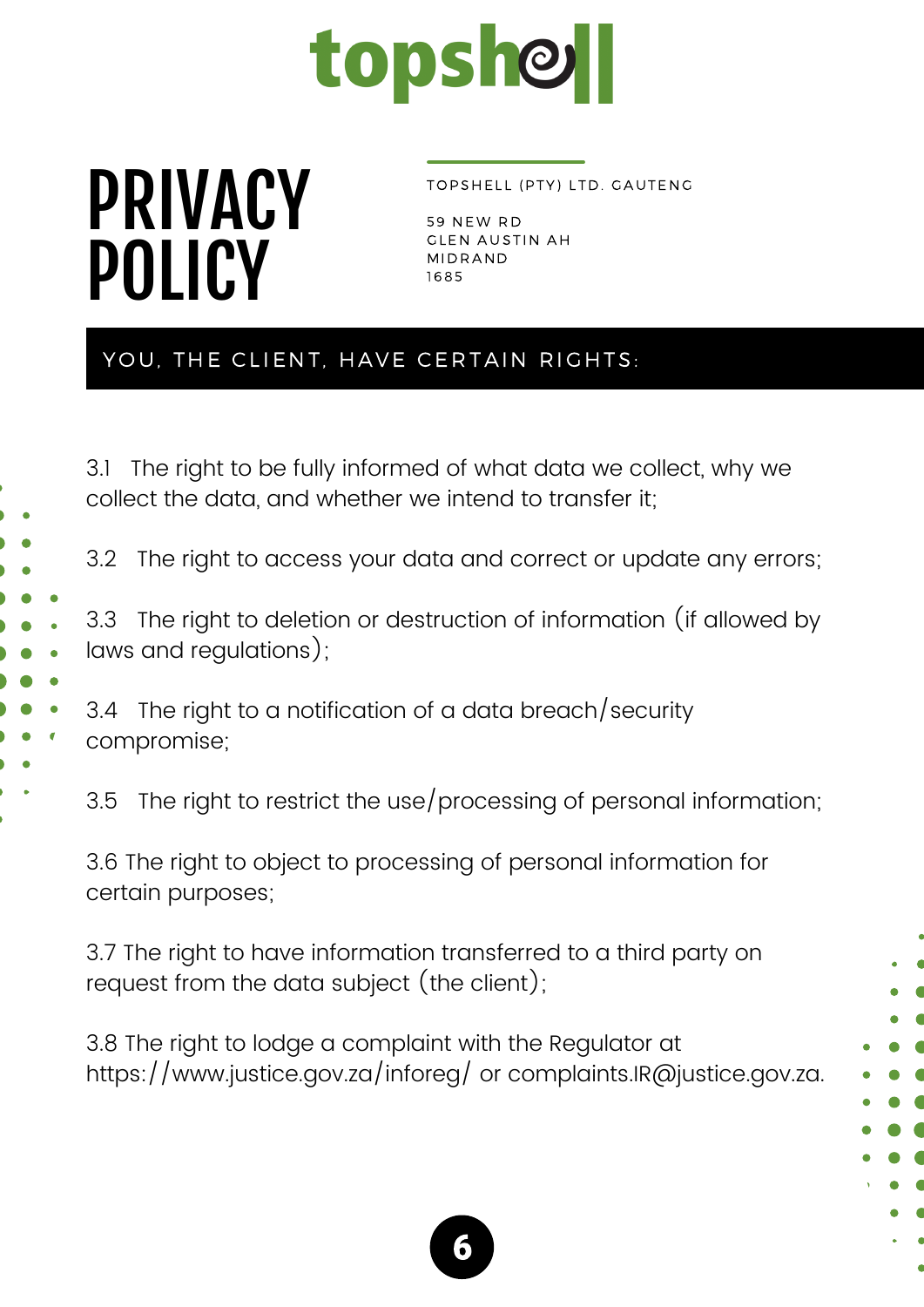

#### TOPSHELL (PTY) LTD. GAUTENG

59 NEW RD **GLEN AUSTIN AH** MIDR AND 1685

#### INFORMATION SECURITY

At Topshell (Pty) Ltd. we have implemented the necessary protection to stop and detect unauthorised access and use of Personal Information.

As part of our internal processes and procedures, we will continue to review our security measures to ensure that your Personal Information remains secure.

Generally accepted standards of technology and operational security have been implemented to protect information from loss, misuse, alteration, or destruction.

All our employees receive regular training on information security and as part of their employment contract are obliged to treat all information as strictly confidential.

Only authorised persons have access to personal information.



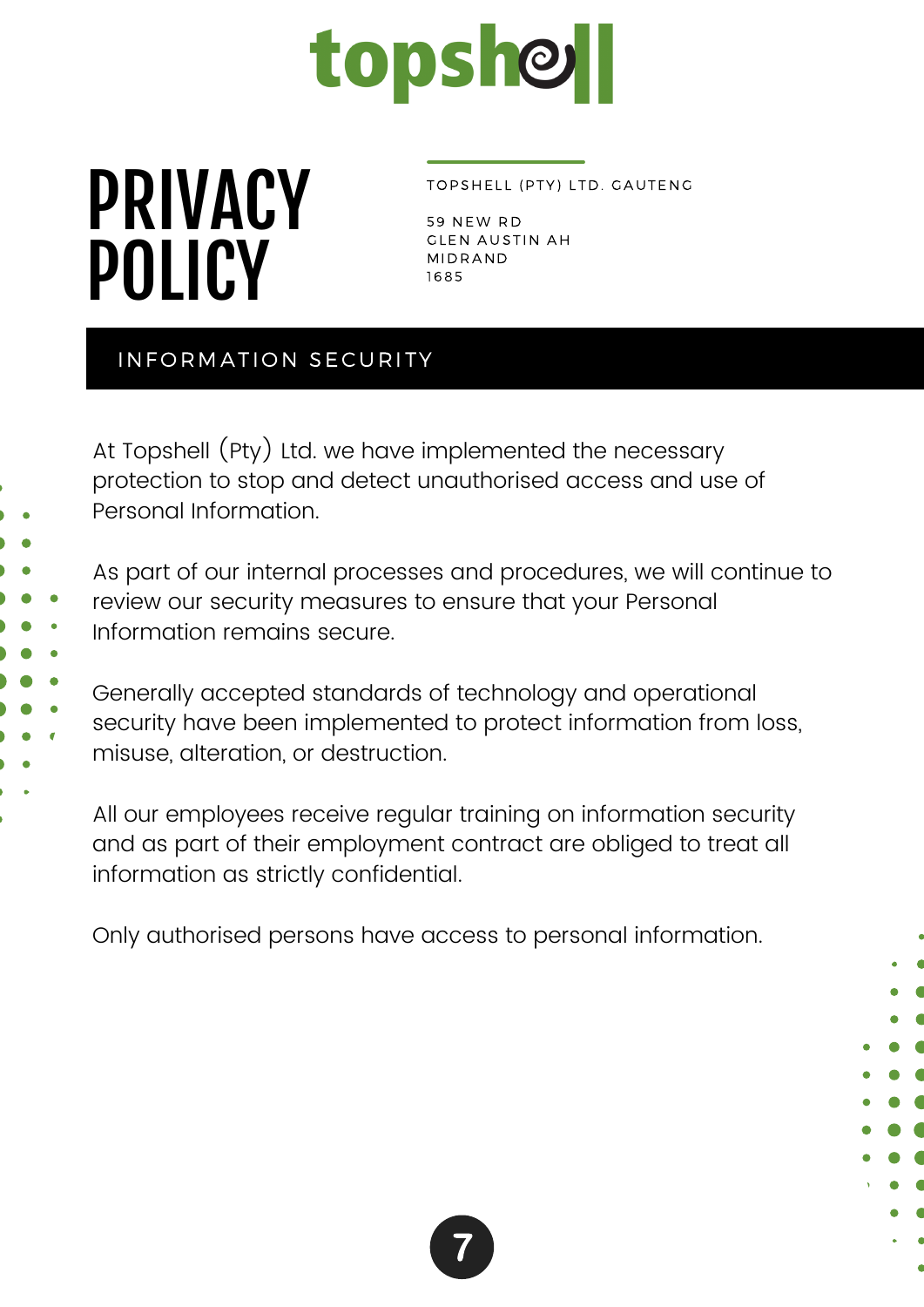

#### TOPSHELL (PTY) LTD. GAUTENG

59 NEW RD **GLEN AUSTIN AH** MIDR AND 1685

#### RETENTION OF PERSONAL INFORMATION

We shall only retain and store Personal Information for the period for which the data is required to serve its primary purpose or a legitimate interest or for the period required to comply with an applicable legal requirement, whichever is longer.

#### CONTACT US

If you would like to:

- Know more about this notice
- Withdraw your consent
- Access your information
- Amend/correct your information

Please don't hesitate to contact us:

- $\leftarrow$   $+27$  [\(0\)82](tel:+27820470505) 047 0505
- **E** [quotes@topshell.co.za](mailto:quotes@topshell.co.za)
- **ED [www.topshell.co.za](https://topshell.co.za/contact-topshell-gauteng/)** 
	- 59 New Rd, Glen Austin AH, [Midrand,](https://g.page/topshellcontainersgauteng?share) 1685